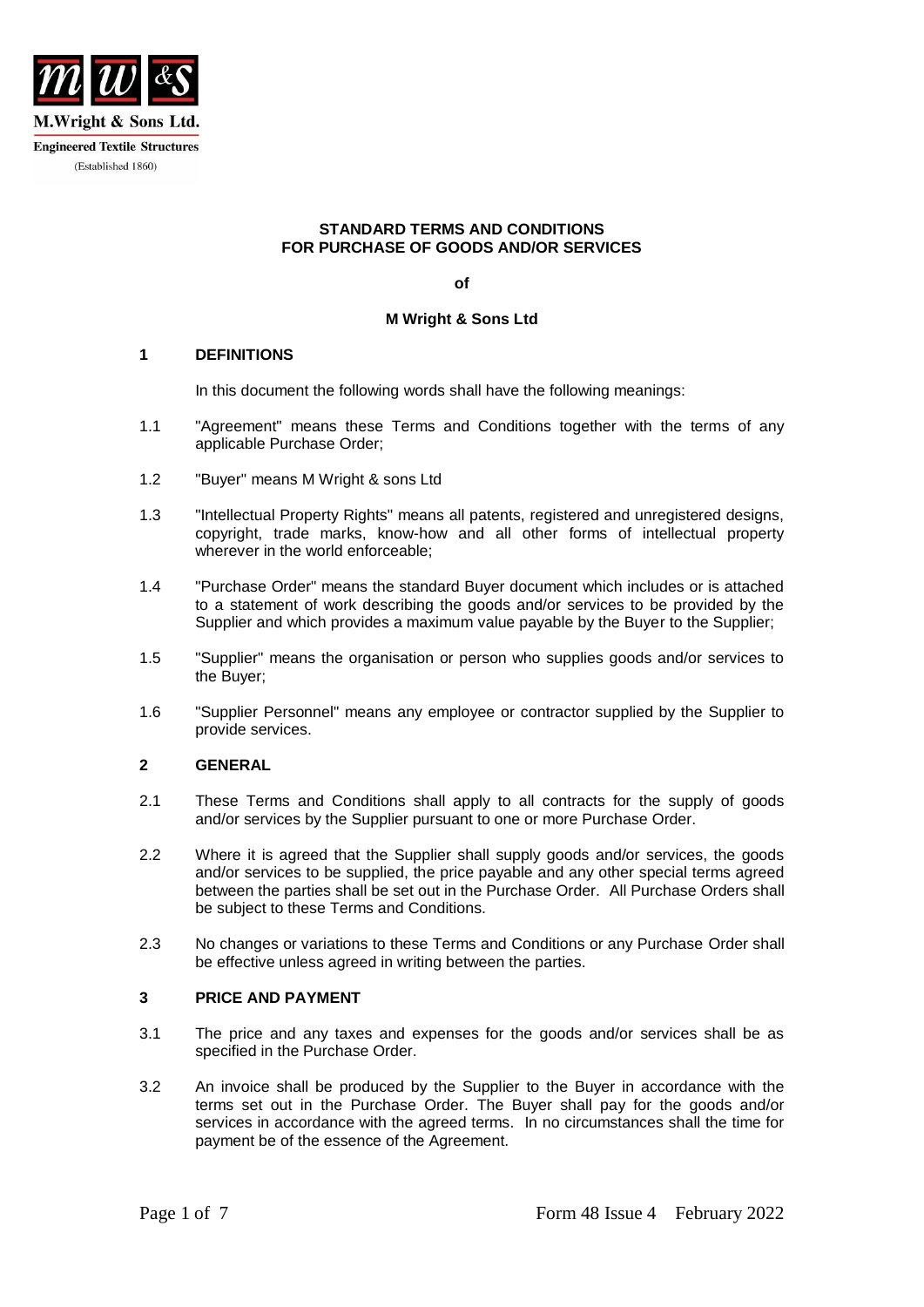

- 3.3 The Buyer shall not be responsible for any expenses, charges or price other than those set out in the Purchase Order.
- 3.4 If the parties agree that the Supplier is to provide goods and/or services or resources in addition to those specified in a Purchase Order, then such agreement will be reflected in a further Purchase Order, which will be deemed incorporated into this Agreement.
- 3.5 Once a Purchase Order has been agreed by the Buyer the price for the goods and/or services shall be fixed.

### **4 WARRANTY**

- 4.1 The Supplier warrants and guarantees that all goods and materials supplied under this Agreement shall be free from any defects, patent or latent, in material and workmanship, conform to applicable specifications and drawings and, to the extent that detailed designs were not provided to the Buyer, will be free from design defects and in every aspect suitable for the purposes intended by the Buyer, as to which the Supplier hereby acknowledges that it has had due notice. The approval by the Buyer of any designs provided by the Supplier shall not relieve the Supplier of its obligations under any provision contained in this Clause.
- 4.2 In the event of non-conforming product being identified the Supplier will notify the Buyer immediately to seek authorisation for approval of the non-conforming product disposition. In no manner will counterfeit goods be accepted.
- 4.3 The Supplier's obligations under this Clause shall extend to any defect or nonconformity arising or manifesting itself within 7 working days from first use.
- 4.4 Where there is a breach of the warranty contained in this Clause by the Supplier, the Buyer, without thereby waiving any rights or remedies otherwise provided by law and/or elsewhere in this Agreement, may require the Supplier to repair or replace the defective goods at the Supplier's risk and expense or repay the price or part of the price relating to the defect to the Buyer.
- 4.5 Items repaired or replaced shall be subject to these Terms and Conditions in the same manner as those originally delivered under this Agreement. If the Supplier refuses or fails promptly to repair or replace items when requested under this provision, the Buyer may itself, or through an agent or sub-contractor, or otherwise, repair or replace any item itself and the Supplier agrees to reimburse the Buyer for any costs or expenses incurred.
- 4.6 The Supplier will notify the Buyer immediately of any changes in product and/or process, including changes of suppliers, raw materials and equipment used. Discussions and relevant methodologies (e.g. FAIR processes) will be applied to confirm the purchased product meets the Buyers requirements. Also, changes of manufacturing facility location, must be advised to the Buyer 90 days prior to planned movement. Approval must be obtained from the Buyer before the Supplier makes any changes.
- 4.7 The Supplier will be informed of, or expected to determine, final manufacturers requirements for any "sensitive" materials and parts. Reference to these parts will be made on the purchase order when relevant. The Supplier will provide data and specimens showing test, inspection and verification of product, using any statistical techniques, to ensure critical items supplied perform to key characteristics and hence meet required specification.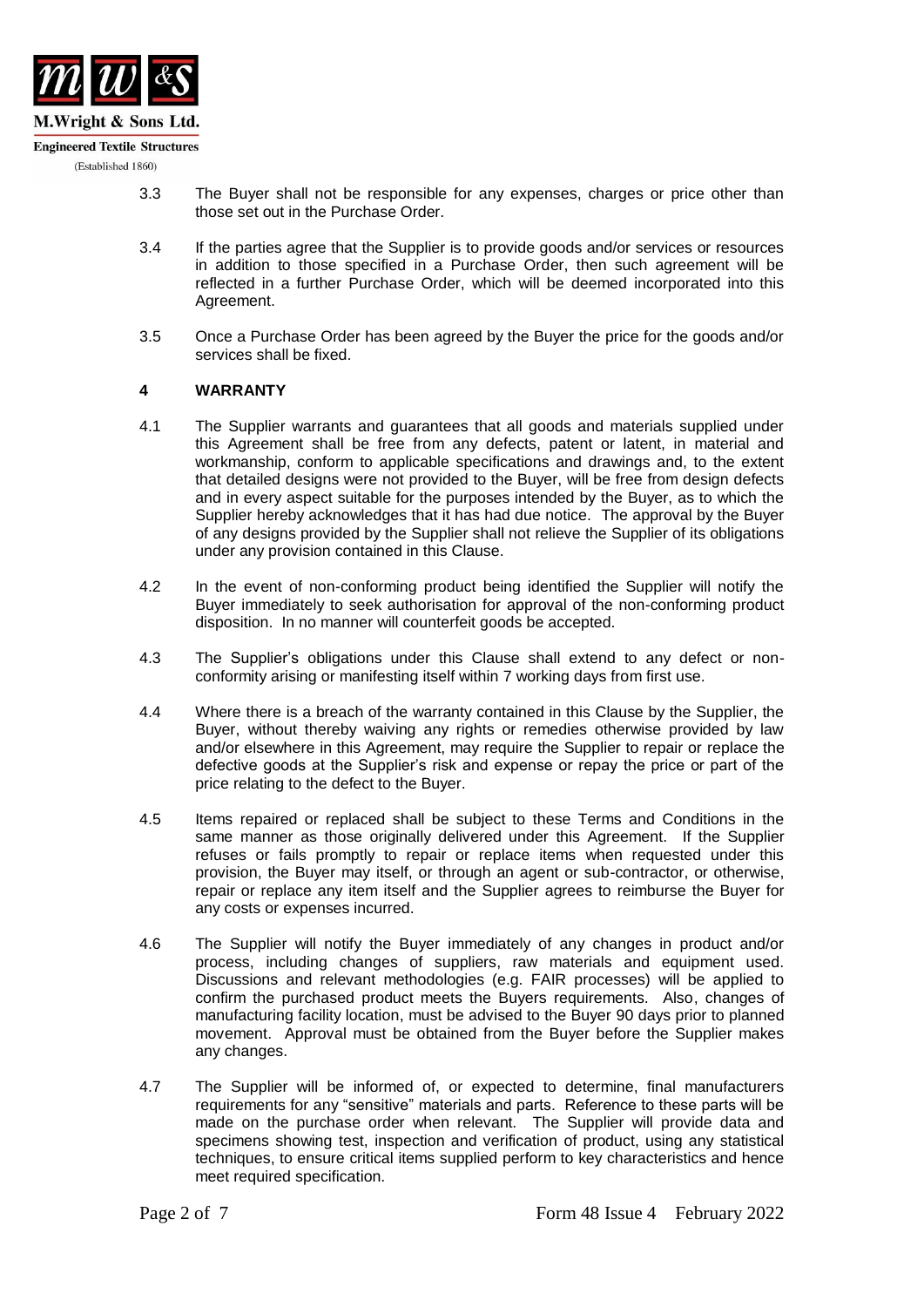

## **5 DELIVERY**

- 5.1 Delivery of the goods shall be made to such location as the Buyer shall direct. Any time agreed between the parties for such delivery shall be of the essence of the Agreement and the Buyer shall be entitled to cancel, without notice, the whole or any part of this Agreement if this Clause is not complied with by the Supplier.
- 5.2 Where the Buyer cancels the whole or part of the contract in accordance with Clause 5.1:
	- 5.2.1 all sums payable by the Buyer in relation to the whole or part of the contract cancelled shall cease to become payable;
	- 5.2.2 all sums already paid by the Buyer in relation to the whole or part of the contract cancelled shall be repaid by the Supplier immediately;
	- 5.2.3 the Buyer shall be entitled to recover damages from the Supplier for any loss caused as a result of the Supplier's failure to deliver the goods and/or as a result of the cancellation of the whole or part of the contract.

## **6 TITLE**

- 6.1 The Supplier warrants that it has good title to the goods and that it will transfer such title as it may have in the goods to the Buyer pursuant to Clause 6.2.
- 6.2 Title in the goods will pass to the Buyer when the goods are unconditionally appropriated (by either party or by or with the consent of either party) to this Agreement, or on delivery to the Buyer, whichever happens first.

#### **7 RISK**

The goods will be and shall remain at the Supplier's risk until such time as they are delivered to the Buyer (or at his direction), and are found to be in accordance with the requirements of this Agreement. It shall be the duty of the Supplier at all times to maintain a contract of insurance over the goods and, on request from the Buyer, to assign to the Buyer the benefits of such insurance.

#### **8 INSPECTION OF GOODS**

- 8.1 The Buyer shall inspect the goods upon delivery.
- 8.2 Where goods are damaged the Buyer shall notify the Supplier. The Buyer may reject the damaged goods and the following provisions shall apply:
	- 8.2.1 the Supplier shall collect the damaged goods from the Buyer at the Supplier's expense;
	- 8.2.2 during the period between delivery of the goods to the Buyer and collection by the Supplier, the Buyer shall not be liable for any loss or further damage caused to the damaged goods;
	- 8.2.3 all sums payable by the Buyer in relation to the damaged goods shall cease to become payable;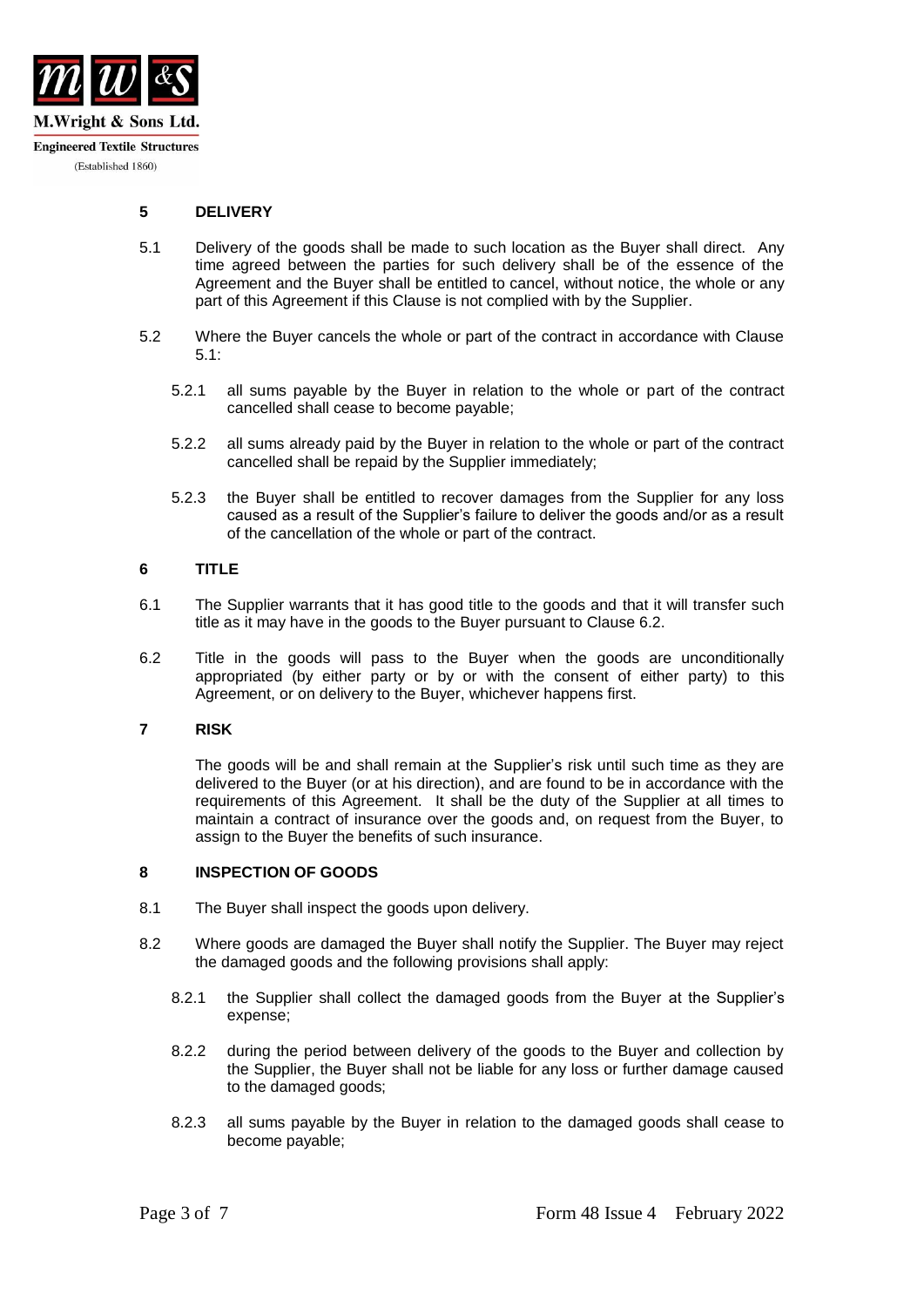

- (Established 1860)
- 8.2.4 all sums paid by the Buyer in relation to the damaged goods shall be repaid by the Supplier immediately;
- 8.2.5 the Buyer shall be entitled to claim damages from the Supplier for any losses caused to the Buyer as a result of the goods being damaged.
- 8.3 Where there are shortages in the order the Buyer shall notify the Supplier and the following provisions shall apply:
	- 8.3.1 all sums payable by the Buyer in relation to the missing goods shall cease to become payable;
	- 8.3.2 all sums paid by the Buyer in relation to the missing goods shall be repaid by the Supplier immediately;
- 8.3.3 The Buyer shall be entitled to claim damages from the Supplier for any losses caused to the Buyer as a result of the shortages.
- 8.4 If the Buyer so requests, the Supplier shall immediately replace damaged goods or supply goods which are missing at the Supplier's expense or the Buyer shall be entitled to cancel, without notice, the whole or any unexecuted part of the order and the rights referred to in Clause 5.2 shall apply.
- 8.5 Where there is an excess of goods in relation to the order the Buyer may reject the excess goods by notice in writing to the Supplier and the following provisions shall apply:
	- 8.5.1 the Supplier shall collect the excess goods from the Buyer at the Supplier's expense;
	- 8.5.2 during the period between delivery of the goods and collection by the Supplier, the Buyer shall not be liable for any loss or damage caused to the excess goods;
	- 8.5.3 no sum shall be due to the Supplier for the excess goods and in the event that sums are paid to the Supplier for the excess goods, the Supplier shall repay such sums to the Buyer immediately.
- 8.6 The Buyer may accept excess goods by notifying the Supplier of such acceptance and the price of the excess goods shall be payable by the Buyer.
- 8.7 The Supplier shall repair or replace free of charge, goods damaged or lost in transit upon receiving notice to that effect from the Buyer.
- 8.8 The Buyer's signature on any delivery note of the Supplier is evidence of the number of packages received only and not evidence of the correct quantity of goods received or that the goods are in a good condition or of the correct quality.

#### **9 SUPPLIER'S OBLIGATIONS**

- 9.1 The Supplier warrants, represents and undertakes that:
	- 9.1.1 all services performed under this Agreement shall be performed with all due skill and care, in a good and workmanlike manner and otherwise in line with best practice within its industry ("Best Industry Practice");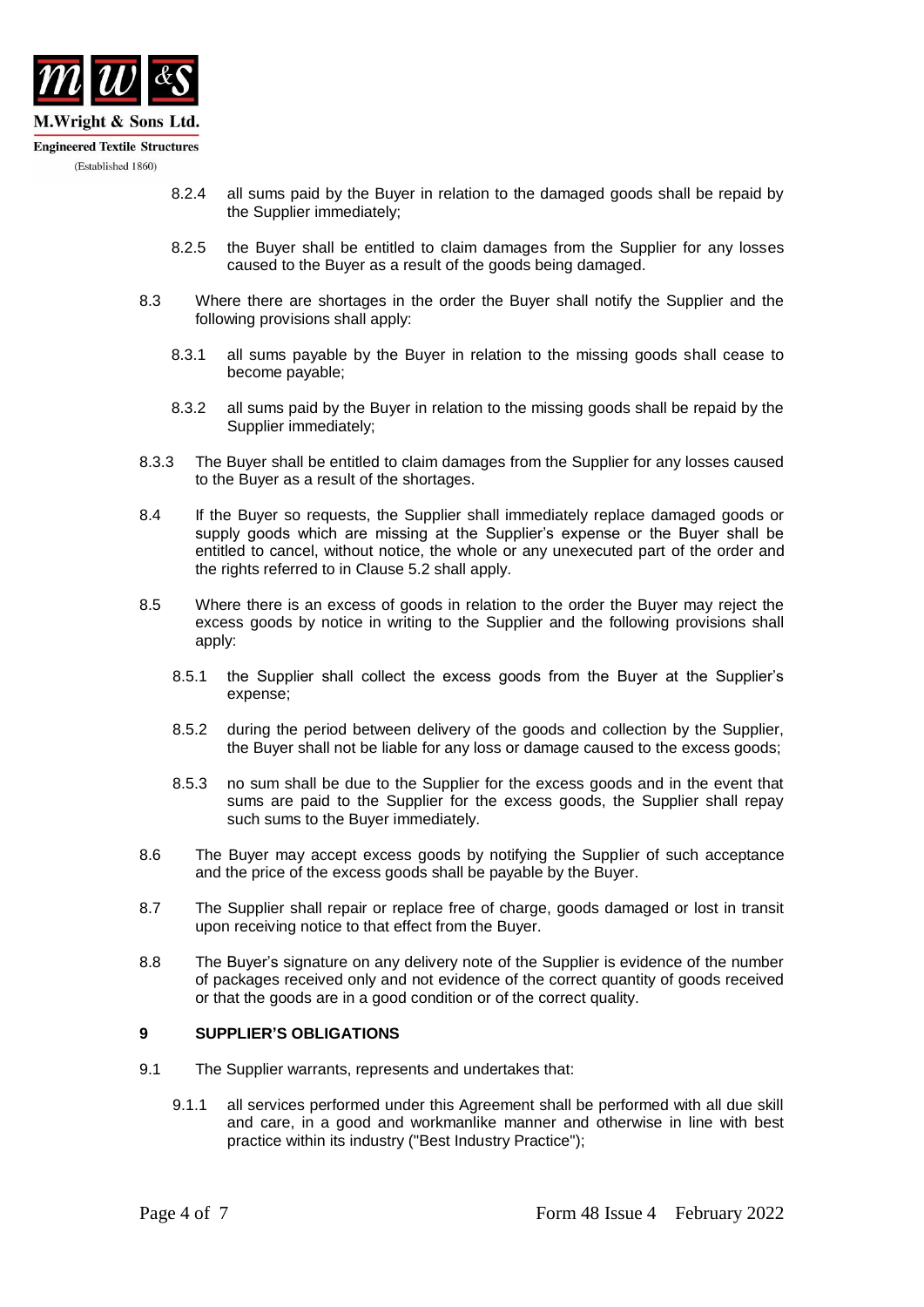

- 9.1.2 the Supplier Personnel will possess the qualifications, professional competence and experience to carry out such services in accordance with Best Industry Practice;
- 9.1.3 the services will not in any way infringe or violate any Intellectual Property Rights, trade secrets or rights in proprietary information, nor any contractual, employment or property rights, duties of non-disclosure or other rights of any third parties; and
- 9.1.4 it has full capacity and authority to enter into this Agreement and that it has or will obtain prior to the commencement of the services, any necessary licences, consents and permits required of it for the performance of the services. This will include the relevant Quality Management System accreditations, proof of accreditiation must be provided to the Buyer on request.
- 9.1.5 it will act in a fully ethical manner towards all interested parties. The Buyer expects the supplier to follow buyers code of practice, and act within all local legal boundaries.
- 9.2 The Supplier shall provide the Buyer with such progress reports, evidence or other information concerning the services as may be requested by the Buyer from time to time.
- 9.3 The Supplier shall be responsible for maintaining such insurance policies in connection with the provision of the services as may be appropriate or as the Buyer may require from time to time.
- 9.4 The Supplier shall procure that the Supplier Personnel take all reasonable steps to safeguard their own safety and the safety of any other person who may be affected by their actions, and the Supplier agrees to indemnify and keep indemnified the Buyer from all and any liabilities, obligations, costs and expenses whatsoever arising from any loss, damage or injury caused to the Buyer or any third party by the Supplier Personnel.
- 9.5 The Supplier will retain all appropriate records relating to the supply and processing of raw materials to allow traceability, if required, for the relevant time stipulated by the Buyer and / or final manufacturer. The retention of such documents and the method of disposition must remain confidential at all times. Length of record holding, levels of confidentiality expected and methods of disposition should be as advised by the buyer.
- 9.6 The Supplier shall allow access to the Buyer and any associated parties in the supply chain relating to the supply of goods, as and when required.

# **10 STATUS AND LIABILITIES**

- 10.1 It is expressly understood that neither the Supplier nor the Supplier Personnel have the authority to act as agent for the Buyer or to contract on the Buyer's behalf.
- 10.2 The Supplier Personnel shall at no time be deemed to be employed or otherwise engaged by the Buyer.
- 10.3 The Supplier shall be responsible for paying the Supplier Personnel and for making any deductions required by law in respect of income tax and National Insurance contributions or similar contributions relating to the provision of the services. The Supplier agrees to indemnify the Buyer in respect of any claims that may be made by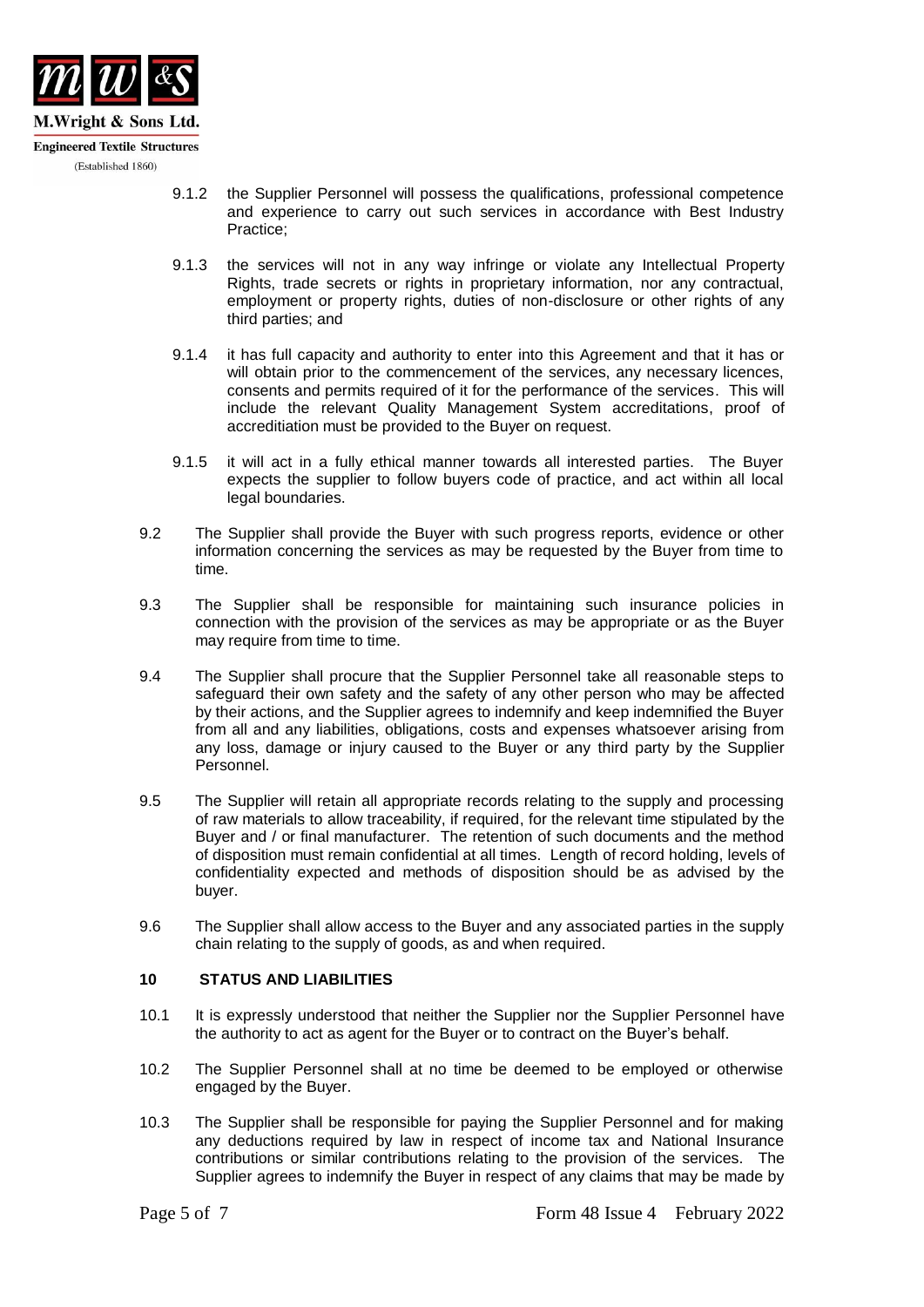

the relevant authorities against the Buyer in respect of tax demands or National Insurance or similar contributions relating to the provision of the services by the Supplier.

10.4 The Supplier shall, and shall procure that the Supplier Personnel shall, comply with all applicable statutes, rules and regulations in providing the services, including all immigration and employment requirements imposed by any applicable jurisdiction, and the Supplier shall indemnify and hold harmless the Buyer from damages arising out of any failure to do so.

### **11 TERMINATION**

- 11.1 The Buyer may terminate this Agreement for any reason by providing 30 days' prior written notice to the Supplier.
- 11.2 The Buyer may terminate this Agreement with immediate effect by providing written notice to the Supplier if:
	- 11.2.1 the Supplier or the Supplier Personnel commit any material or persistent breach of this Agreement;
	- 11.2.2 the Supplier fails to or refuses after written warning to procure that the Supplier Personnel provide the services properly required of them in accordance with this Agreement;
	- 11.2.3 the Supplier passes a resolution for winding up (other than for the purpose of solvent amalgamation or reconstruction), or a court of competent jurisdiction makes an order to that effect;
	- 11.2.4 the Supplier ceases to carry on its business or substantially the whole of its business; or
	- 11.2.4 the Supplier is declared insolvent, or convenes a meeting of or makes or proposes to make any arrangement or composition with its creditors; or a liquidator, receiver, administrative receiver, manager, trustee or similar officer is appointed over any of its assets.

#### **12 INDEMNITY**

The Supplier agrees to indemnify the Buyer against all claims, costs and expenses which the Buyer may incur and which arise, directly or indirectly, from the Supplier's breach of any of its obligations under this Agreement.

### **13 INTELLECTUAL PROPERTY RIGHTS**

All Intellectual Property Rights produced from or arising as a result of the performance of this Agreement shall, so far as not already vested, become the absolute property of the Buyer, and the Supplier shall do all that is reasonably necessary to ensure that such rights vest in the Buyer by the execution of appropriate instruments or the making of agreements with third parties.

### **14 FORCE MAJEURE**

The Buyer shall not be liable for any delay or failure to perform any of its obligations under this Agreement if the delay or failure results from events or circumstances beyond its reasonable control, including but not limited to acts of God, strikes, lock